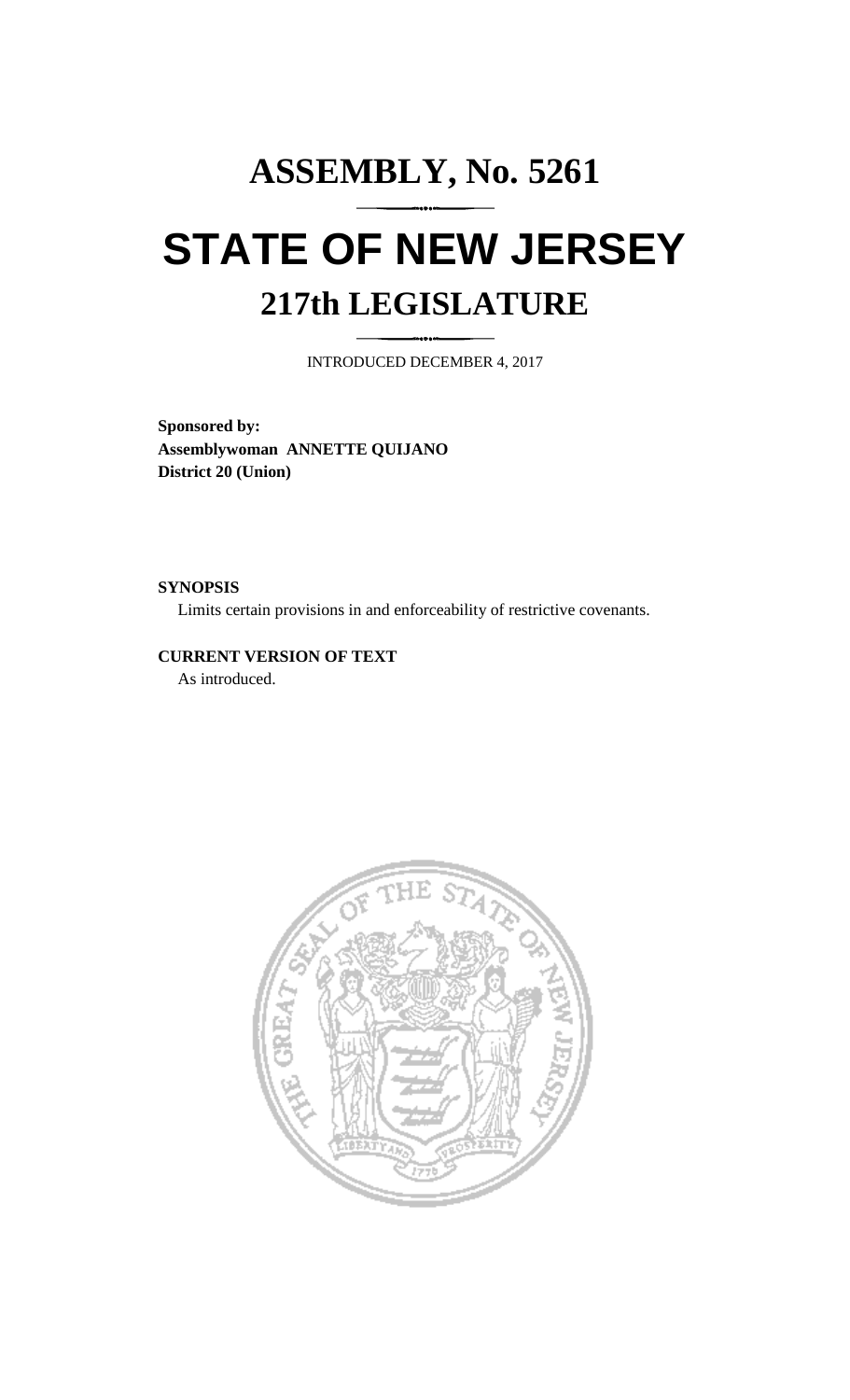**AN ACT** limiting certain provisions in restrictive covenants and supplementing Title 34 of the Revised Statutes. **BE IT ENACTED** *by the Senate and General Assembly of the State of New Jersey:* 1. The Legislature finds and declares that: a. Post-employment contracts and severance agreements that restrict or prohibit competition, also known as "restrictive covenants," "covenants not to compete," or "non-compete agreements," impede the development of business in the State by driving skilled workers to other jurisdictions and by requiring businesses to solicit skilled workers from out-of-State. b. These contracts and agreements discourage innovation and production, impose special hardships on employees and specialized professionals who are trained to perform specific jobs, and may constitute restraint of trade and commerce. c. Limiting severance agreements will stimulate New Jersey's economy by preserving and providing jobs and by providing opportunities for employees to establish new business ventures and new job opportunities in the State. 2. As used in this act: "Employee" means an individual who works for hire, including an individual employed in a supervisory, managerial, or confidential position. "Employer" means any person, corporation, partnership, individual proprietorship, joint venture, firm, company or other similar legal entity, employs one or more employees, and shall include the State and its instrumentalities and political subdivisions, public corporations, and charitable organizations. "Fringe benefit" means any vacation leave, sick leave, medical insurance plan, disability insurance plan, life insurance plan, pension benefit plan, or any other benefit of economic value, to the extent that the leave, plan, or benefit is paid for in whole or in part by the employer. "Good cause" means a reasonable basis related to an individual employee for termination of the employee's employment in view of relevant factors and circumstances, which may include: (1) the employee engaging in a pattern of improper or disorderly conduct; (2) not working in an efficient manner, or working belatedly and negligently, or in violation of the standards of quality of the establishment; (3) repeated violation of reasonable rules or policies established for the operation of the establishment, provided a written copy of the rules or policies has been provided to the employee, provided that any standards, rules or policies are consistently enforced and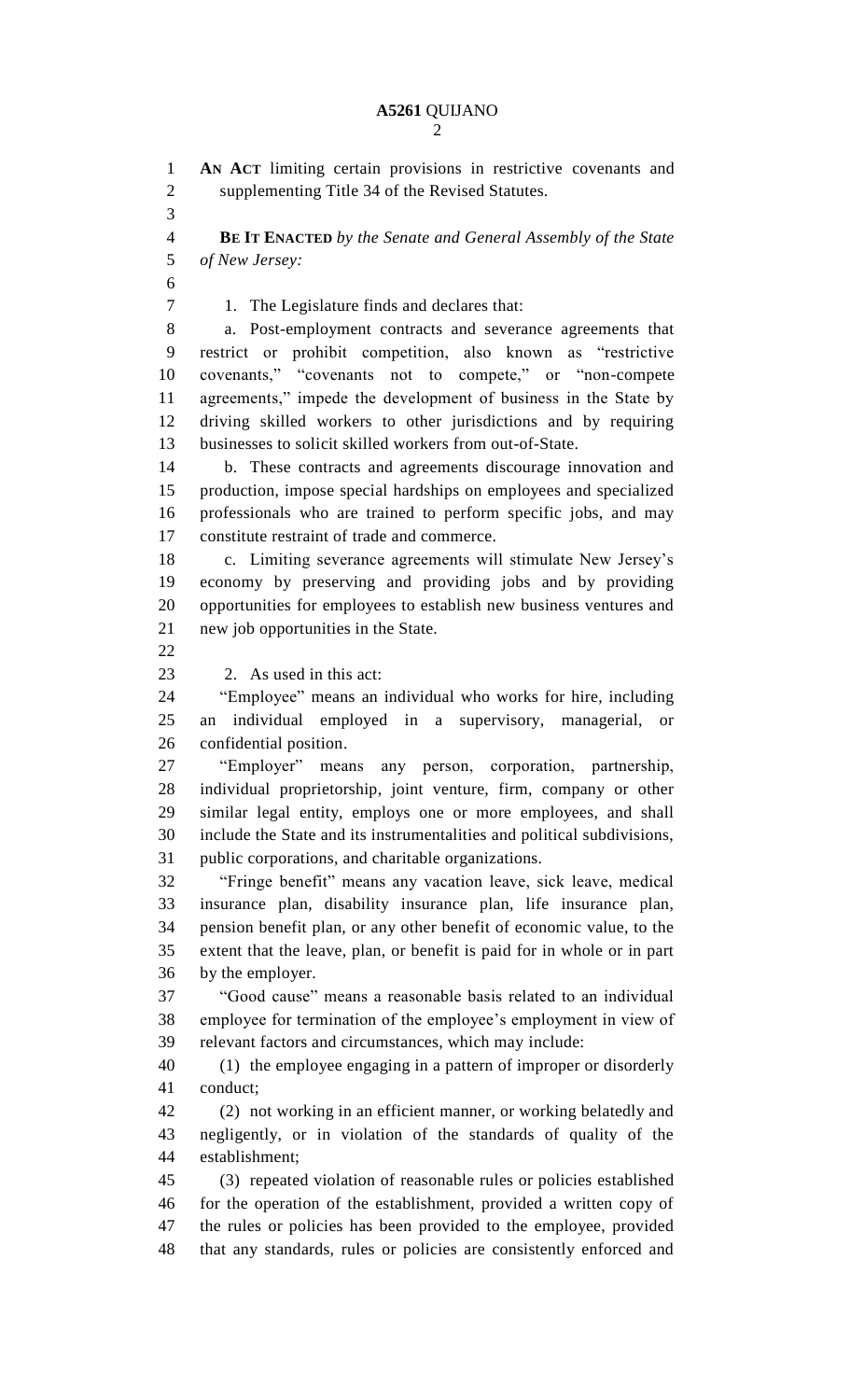not applied to a particular employee in a disparate manner without justification; or

 (4) for serious misconduct which is directly related to the employment relationship and has a detrimental effect on the employer's business, and in which situation the employer cannot reasonably be expected to take any course other than to terminate the employment of the employee.

 "Good cause" shall not include the failure of an employee to agree to a covenant or agreement under this act, if the period of employment has already commenced.

 "Low-wage employee" means an employee whose average weekly earnings, calculated by dividing the employee's earnings during the period of 12 calendar months immediately preceding the date of termination of employment by 52, or the number of weeks that the employee was actually paid during the 52 week period, are less than the Statewide average weekly remuneration as determined pursuant to R.S.43:21-3(c)(3).

 "Pay" means hourly wages or periodic salary, including tips, regularly paid and nondiscretionary commissions and bonuses, and regularly paid overtime. "Pay" shall not mean fringe benefits.

 "Restrictive covenant" means an agreement between an employer and an employee arising out of an existing or anticipated employment relationship, or an agreement between an employer and an employee with respect to severance pay, under which the employee or expected employee agrees not to engage in certain specified activities competitive with the employee's employer after the employment relationship has ended.

 "Trade secrets" has the meaning given in section 2 of the "New Jersey Trade Secrets Act," P.L.2011, c.161 (C.56:15-2).

 3. a. An employer may require or request that an employee enter into a restrictive covenant as a condition of employment or with respect to severance pay as provided in this act. A restrictive covenant is enforceable to the extent that it meets the following requirements:

 (1) If the agreement is entered into in connection with the commencement of employment, the employer shall disclose the terms of the agreement in writing to the prospective employee by the earlier of a formal offer of employment, or 30 business days before the commencement of the employee's employment or, if the agreement is entered into after commencement of employment, the employer must provide the agreement at least 30 business days before the agreement is to be effective. The agreement shall be signed by the employer and the employee and expressly state that the employee has the right to consult with counsel prior to signing.

 (2) The agreement shall not be broader than necessary to protect the legitimate business interests of the employer, including the employer's trade secrets or other confidential information that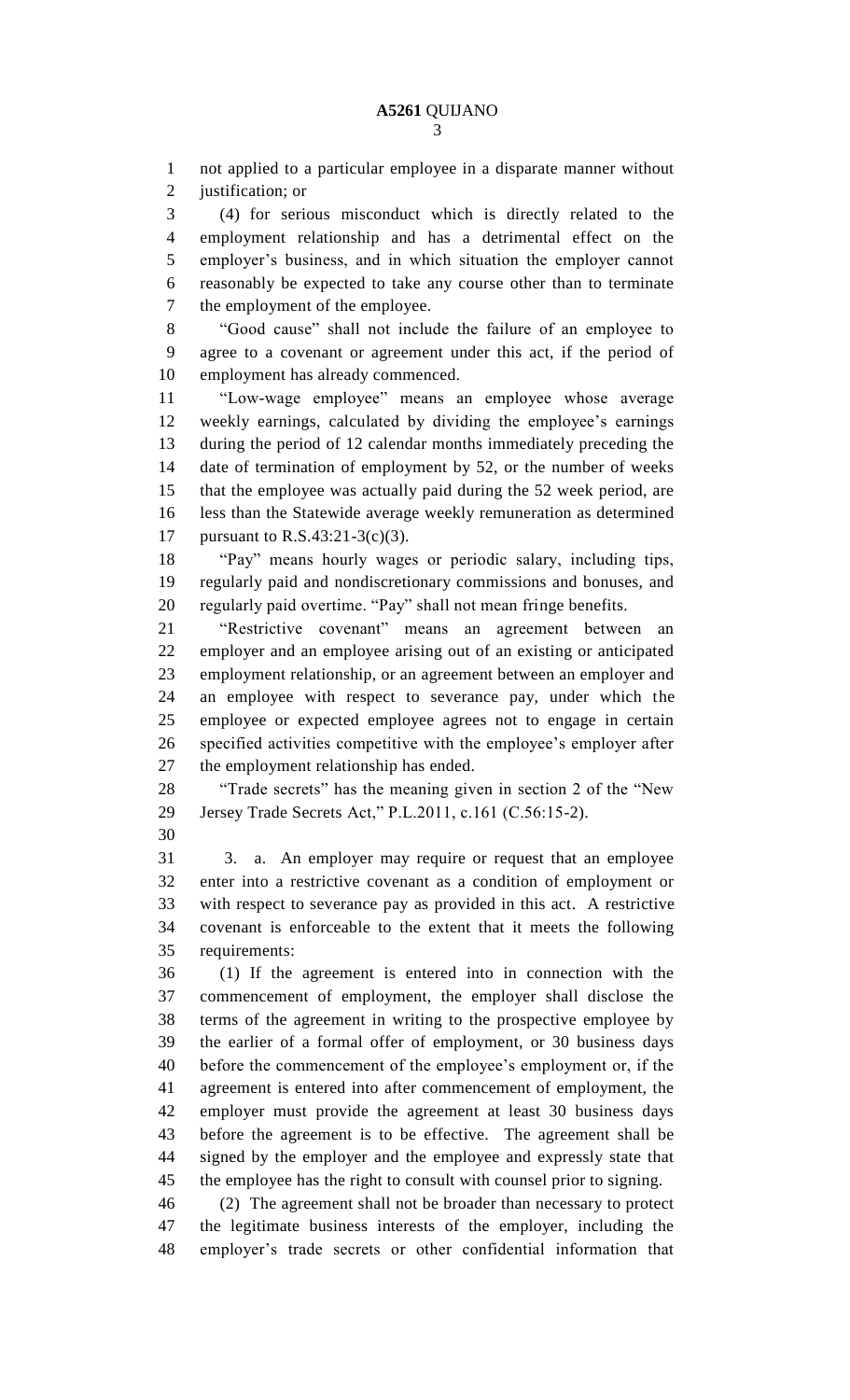would not otherwise qualify as a trade secret, including sales information, business strategies and plans, customer information, and price information. An agreement may be presumed necessary where the legitimate business interest cannot be adequately protected through an alternative agreement, including but not limited to: an agreement not to solicit or hire employees of the employer; an agreement not to solicit or transact business with customers, clients, referral sources, or vendors of the employer; or a nondisclosure or confidentiality agreement.

 (3) The agreement may restrict the employee's engaging in activities competitive with the employee's former employer for a period not to exceed 12 months following the date of termination of employment.

 (4) The agreement shall be reasonable in geographical reach and limited to the geographic areas in which the employee provided services or had a material presence or influence during the two years preceding the date of termination of employment, and shall not prohibit an employee from seeking employment in other states.

 (5) The agreement shall be reasonable in the scope of proscribed activities in relation to the interests protected and limited to only the specific types of services provided by the employee at any time during the last two years of employment.

 (6) The agreement shall not penalize an employee for defending against or challenging the validity or enforceability of the covenant. (7) The agreement shall not contain a choice of law provision that would have the effect of avoiding the requirements of this section, if the employee is a resident of or employed in the State at the time of termination of employment and has been for at least 30 days immediately preceding the employee's termination of employment.

 (8) The agreement shall not waive an employee's substantive, procedural and remedial rights provided under this act, any other act or administrative regulation, or under the common law.

 (9) The agreement shall not restrict an employee from providing a service to a customer or client of the employer, if the employee does not initiate or solicit the customer or client.

 (10)The agreement shall not be unduly burdensome on the employee, injurious to the public, or inconsistent with public policy. b. An agreement made under this act shall not be enforceable against:

 (1) an employee who is classified as nonexempt under the federal "Fair Labor Standards Act of 1938" (29 U.S.C. s.201 et seq.);

 (2) an undergraduate or graduate student that undertakes an internship or otherwise enters into a short-term employment relationship with an employer, whether paid or unpaid, while enrolled in a full-time or part-time undergraduate or graduate educational institution;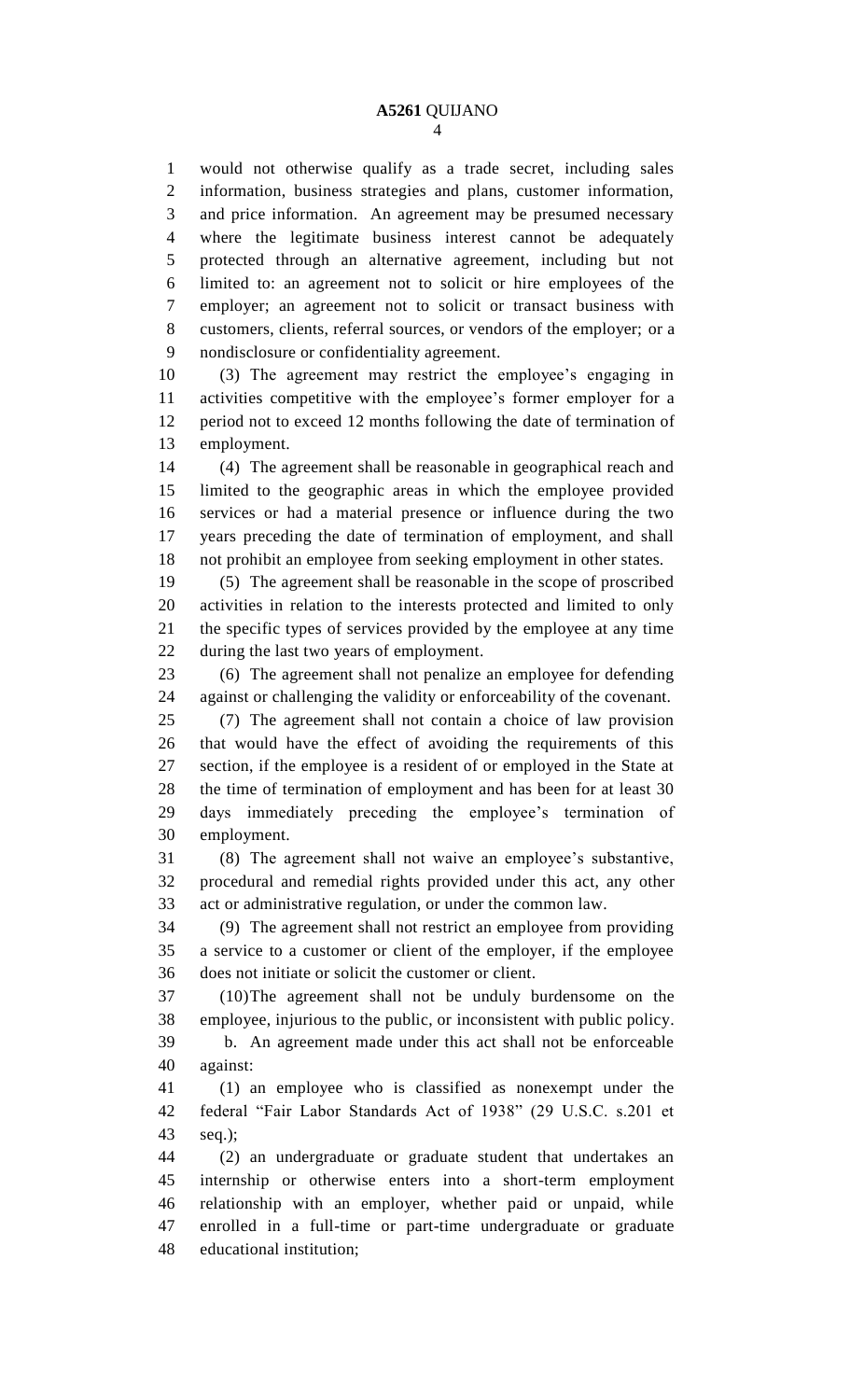## **A5261** QUIJANO

 (3) an apprentice participating in an apprenticeship program registered by the Office of Apprenticeship of the U.S. Department of Labor and meeting the standards established by the office, or registered by a State apprenticeship agency recognized by the office;

(4) a seasonal or temporary employee;

 (5) an employee that has been terminated without good cause or laid off by action of the employer;

(6) an independent contractor;

(7) an employee under the age of 18;

(8) a low-wage employee; or

 (9) an employee whose period of service to an employer is less than one year.

 c. Not later than 10 days after the termination of an employment relationship, the employer shall notify the employee in writing of the employer's intent to enforce the agreement. If the employer fails to provide that notice, the agreement shall be void. This subsection shall not apply if the employee has been terminated for good cause.

 d. During any period after the employment relationship has ended and a covenant under this section is effective, the employer shall pay the employee an amount equal to 100 percent of the pay which the employee would have been entitled for work that would have been performed during the period prescribed under this section, and continues to make whatever benefit contributions would be required in order to maintain the fringe benefits to which the employee would have been entitled for work that would have been performed during the period prescribed under this section. A covenant shall not permit an employer to unilaterally discontinue or otherwise fail or refuse to make the payments except in the event of a breach by the employee. This subsection shall not apply if the employee has been terminated for good cause.

 e. Any provision of an agreement established under this section shall be, to the extent it conflicts with this section, void and unenforceable.

 4. a. An employee subject to a restrictive covenant under this act may bring a civil action in a court of competent jurisdiction against any employer or person alleged to have violated this act. An employee shall bring any action under this act within two years of the later of:

(1) when a prohibited agreement was signed;

(2) when the employee learns of the prohibited agreement;

(3) when the employment relationship is terminated; or

(4) when the employer takes any step to enforce the agreement.

The court shall have jurisdiction to void any agreement and to order

all appropriate relief, including: enjoining the conduct of any person

or employer; ordering payment of liquidated damages; and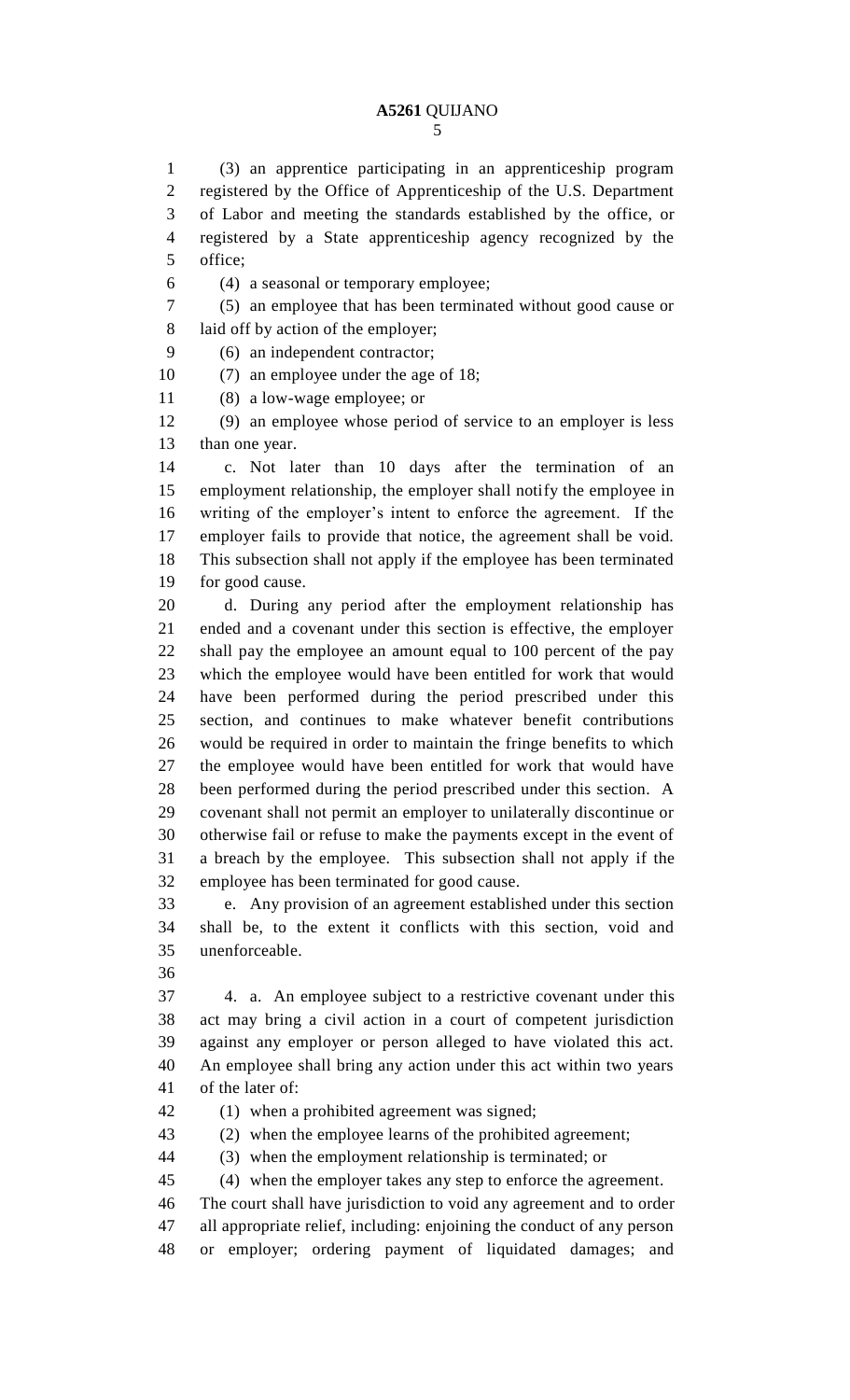## **A5261** QUIJANO

 awarding lost compensation, damages, reasonable attorneys' fees and costs. b. For the purposes of this section, liquidated damages shall be calculated as an amount not more than \$10,000. 5. Every employer shall post a copy of this act or a summary approved by the Department of Labor and Workforce Development in a prominent place in the work area. An employer who fails to post a copy of this act or a summary of this act shall be issued by the department a written warning for the first violation, and shall be fined up to \$250 for a second violation and up to \$1,000 for the third and each subsequent violation. A penalty imposed by the department pursuant to this section shall be collected and enforced by summary proceedings pursuant to the provisions of the "Penalty Enforcement Law of 1999," P.L.1999, c.274 (C.2A:58-10 et seq.). 6. This act shall take effect immediately, but shall not apply to any agreement in effect on or before the date of enactment. STATEMENT This bill places certain limitations on restrictive covenants between employers and employees. Restrictive covenants are agreements between employers and employees or anticipated employees under which the employee or anticipated employee agrees not to engage in certain specified activities competitive with the employer after the employment relationship has ended. Employees are often required to enter into restrictive covenants as a condition of employment, or as a condition of receiving severance pay. Under the bill, an employer may require or request that an employee enter into a restrictive covenant as a condition of employment or with respect to severance pay. A restrictive covenant is enforceable to the extent that it meets the following requirements: (1) If the agreement is entered into in connection with the commencement of employment, the employer must disclose the terms of the agreement in writing to the prospective employee. The agreement must be signed by the employer and the employee and expressly state that the employee has the right to consult with counsel prior to signing. (2) The agreement may not be broader than necessary to protect the legitimate business interests of the employer, including the employer's trade secrets or other confidential information that would not otherwise qualify as a trade secret. (3) The agreement may restrict the employee's engaging in activities competitive with the employee's former employer for a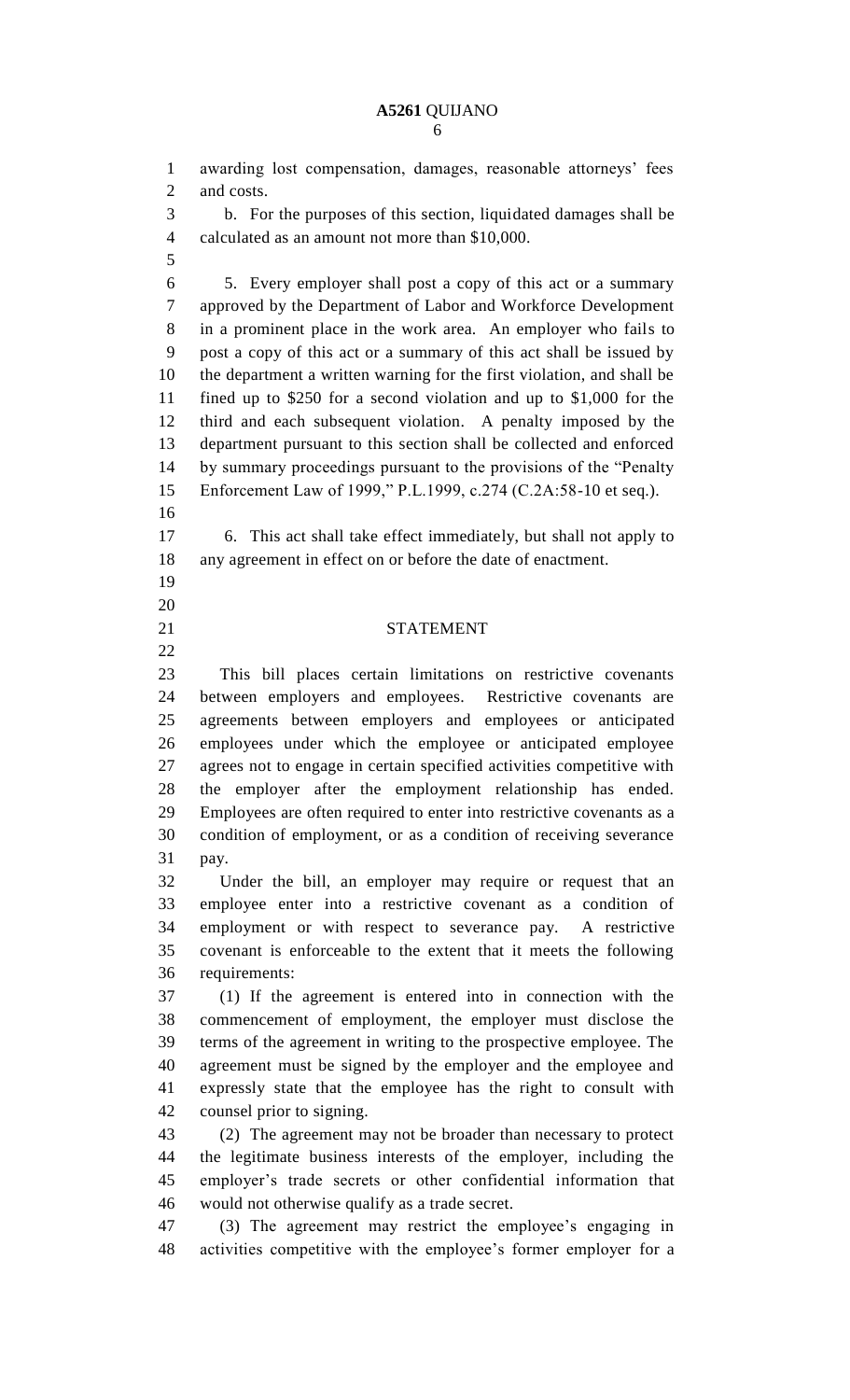period not to exceed 12 months following the date of termination of employment. (4) The agreement must be reasonable in geographical reach and limited to the geographic areas in which the employee provided services or had a material presence or influence during the two years preceding the date of termination of employment, and may not prohibit an employee from seeking employment in other states. (5) The agreement must be reasonable in the scope of proscribed activities in relation to the interests protected and limited to only the specific types of services provided by the employee at any time during the last two years of employment. (6) The agreement must not penalize an employee for defending against or challenging the validity or enforceability of the covenant. (7) The agreement must not contain a choice of law provision that would have the effect of avoiding the requirements of the bill, if the employee is a resident of or employed in the State at the time of termination of employment and has been for at least 30 days immediately preceding the employee's termination of employment. (8) The agreement must not waive an employee's substantive, procedural and remedial rights provided under the bill, any other act or administrative regulation, or under the common law. (9) The agreement must not restrict an employee from providing a service to a customer or client of the employer, if the employee does not initiate or solicit the customer or client. (10)The agreement may not be unduly burdensome on the employee, injurious to the public, or inconsistent with public policy. The bill also provides that restrictive covenants are not enforceable against: (1) an employee who is classified as nonexempt under the federal "Fair Labor Standards Act of 1938" (29 U.S.C. s.201 et seq.); (2) an undergraduate or graduate student that undertakes an internship or otherwise enters into a short-term employment relationship with an employer, whether paid or unpaid, while enrolled in a full-time or part-time undergraduate or graduate educational institution; (3) an apprentice participating in an apprenticeship program registered by the Office of Apprenticeship of the U.S. Department of Labor and meeting the standards established by the office, or registered by a State apprenticeship agency recognized by the office; (4) a seasonal or temporary employee; (5) an employee that has been terminated without good cause or laid off by action of the employer; (6) an independent contractor; (7) an employee under the age of 18; (8) a low-wage employee; or